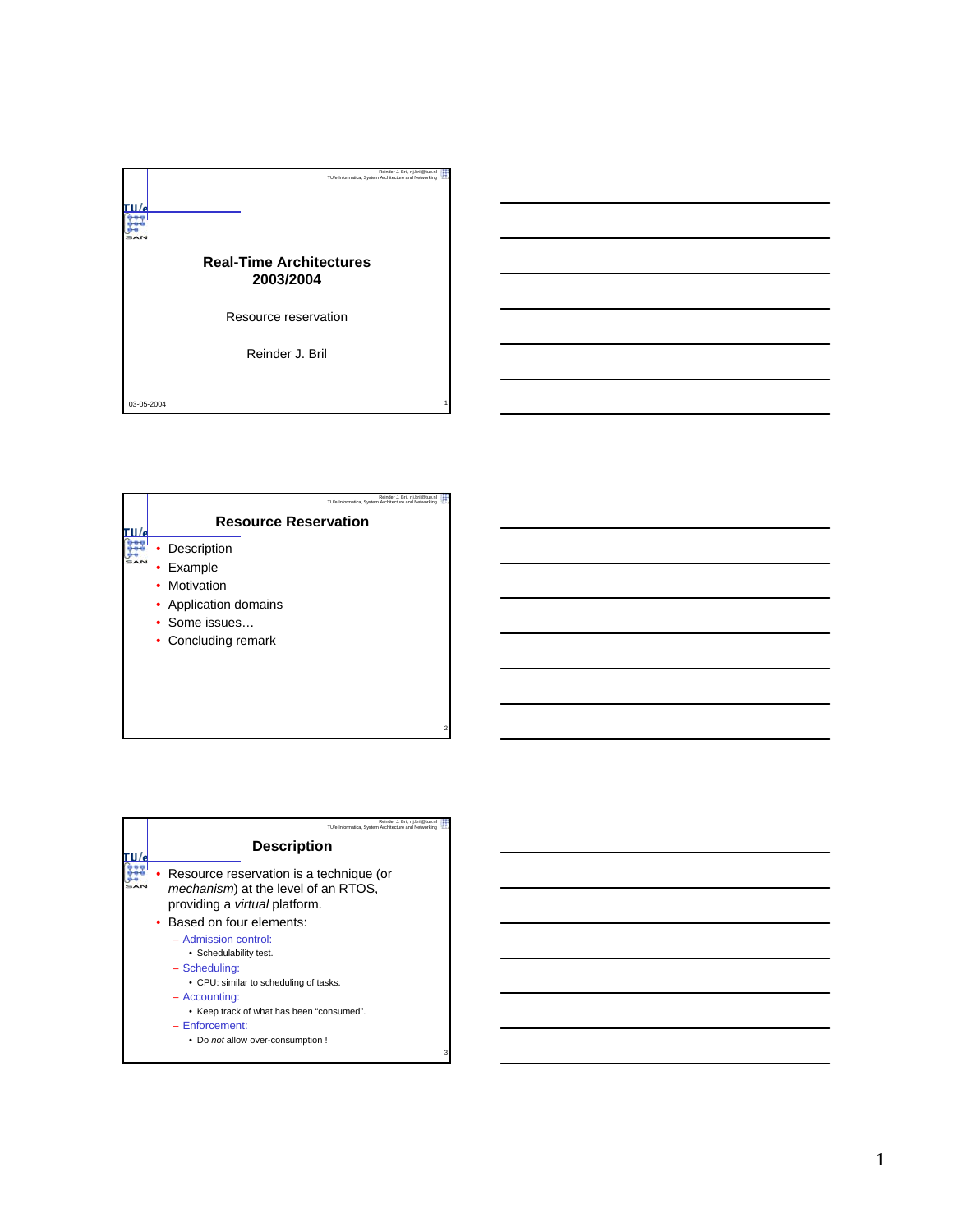

| Reinder J. Bril, r.i.bril@tue.nl<br>TU/e Informatica. System Architecture and Networking           |
|----------------------------------------------------------------------------------------------------|
| <b>Motivation</b>                                                                                  |
| • Priorities typically serve multiple purposes:                                                    |
| • They are used to:                                                                                |
| - Guarantee deadlines (FPS and DPS):                                                               |
| • Given task characteristics and                                                                   |
| • based on particular assumptions (e.g. C);                                                        |
| - Assign relative importance (FPS only):                                                           |
| • Higher priority task $\tau_H$ always takes precedence over a<br>lower priority task $\tau_{1}$ : |
| - Over-runs of $\tau_H$ hamper $\tau_I$ , but                                                      |
| - over-runs of $\tau_1$ do not hamper $\tau_{11}$ .                                                |
| • Optionally split a job in sub jobs to remain optimal<br>(RMS); see [Sha et al 86].               |

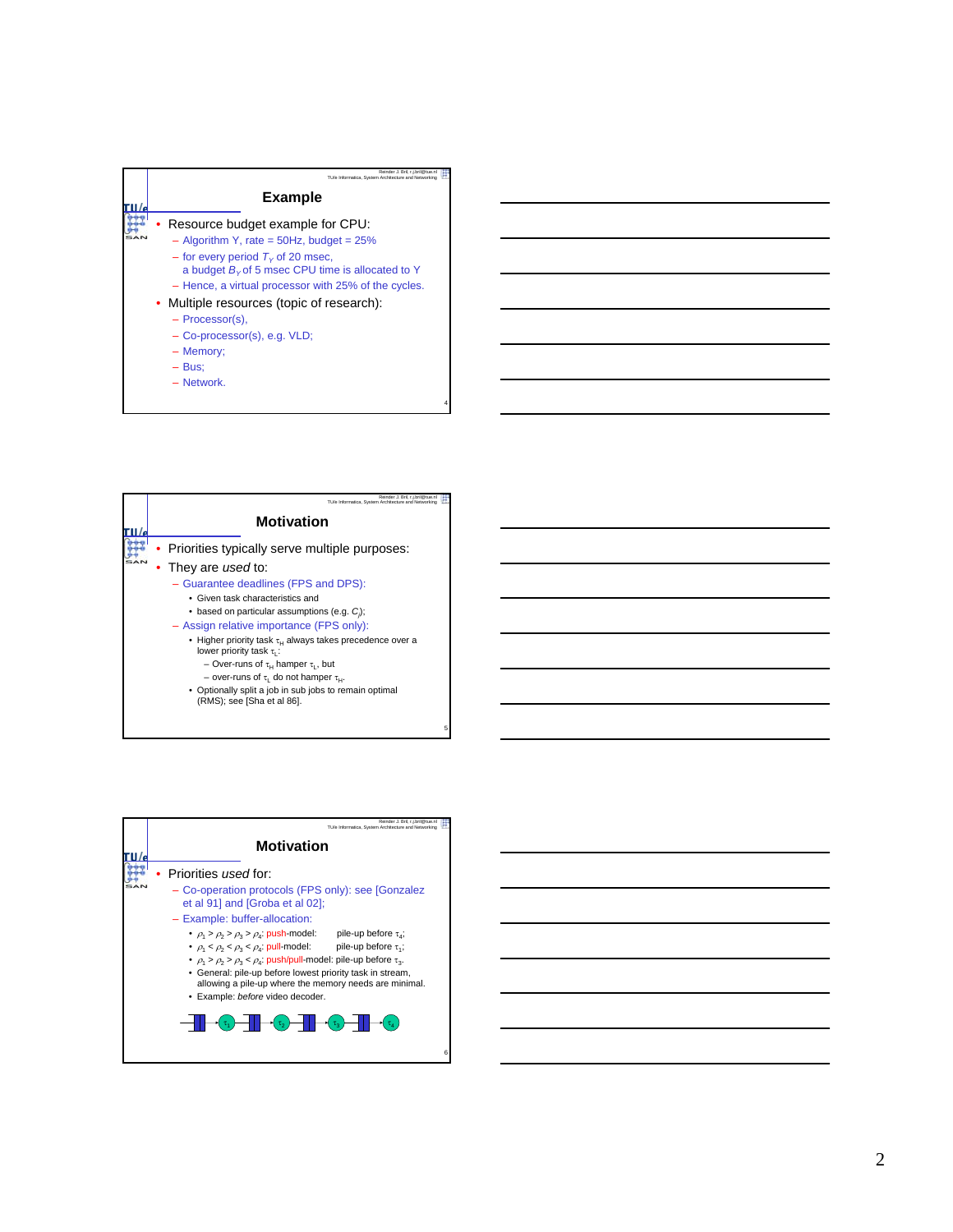



| Reinder J. Bril, r.j.bril@tue.nl<br>TU/e Informatica. System Architecture and Networking                                                                                                                                                                                                                                                                                                                                                                                                                                                                                                                                                                                                                                               |
|----------------------------------------------------------------------------------------------------------------------------------------------------------------------------------------------------------------------------------------------------------------------------------------------------------------------------------------------------------------------------------------------------------------------------------------------------------------------------------------------------------------------------------------------------------------------------------------------------------------------------------------------------------------------------------------------------------------------------------------|
| <b>Motivation</b>                                                                                                                                                                                                                                                                                                                                                                                                                                                                                                                                                                                                                                                                                                                      |
| References:<br>- [Gonzalez et al 91] M. González Harbour, M.H. Klein, and J.P.<br>Lehoczky, Fixed Priority Scheduling of Periodic Tasks with Varying<br>Execution Priority, In: Proc. 12 <sup>th</sup> IEEE Real-Time Systems<br>Symposium (RTSS), pp. 116 - 128, 1991.<br>- [Groba et al 02] A.M. Groba, A. Alonso, J.A. Rodrigues, M. Garcia<br>Valls, Response time of streaming chains: analysis and results, In:<br>Proc. 14th IEEE Euromicro Conference on Real-Time Systems, pp.<br>$182 - 189, 2002.$<br>- [Sha et al 86] L. Sha, J. Lehoczky, and R. Rajkumar, Solutions to<br>some practical problems in prioritized preemptive scheduling, In:<br>Proc. 7th IEEE Real-Time Systems Symposium (RTSS), pp. 181 -<br>191.1986. |

| Reinder J. Bril. r.i.bril@tue.nl<br>TU/e Informatica. System Architecture and Networking                                                                                                                                                                                                                                                                                                                                                                                                                                                                                |
|-------------------------------------------------------------------------------------------------------------------------------------------------------------------------------------------------------------------------------------------------------------------------------------------------------------------------------------------------------------------------------------------------------------------------------------------------------------------------------------------------------------------------------------------------------------------------|
| <b>Motivation</b>                                                                                                                                                                                                                                                                                                                                                                                                                                                                                                                                                       |
| Temporal protection<br>- FPS assumes worst-case close to average-case.<br>- Worst-case computation time difficult to estimate:<br>• Complexity of the code;<br>• Non-deterministic platform (optimized for average-case rather<br>than worst-case situations):<br>- Cache memories;<br>- Bus:<br>- When jobs need more time, temporal faults occur:<br>• Analysis no longer valid;<br>• Potential deadline misses:<br>- FPS: task itself and all lower priority tasks;<br>- DPS: task itself and all other tasks !<br>A main motivation for resource reservations!<br>g |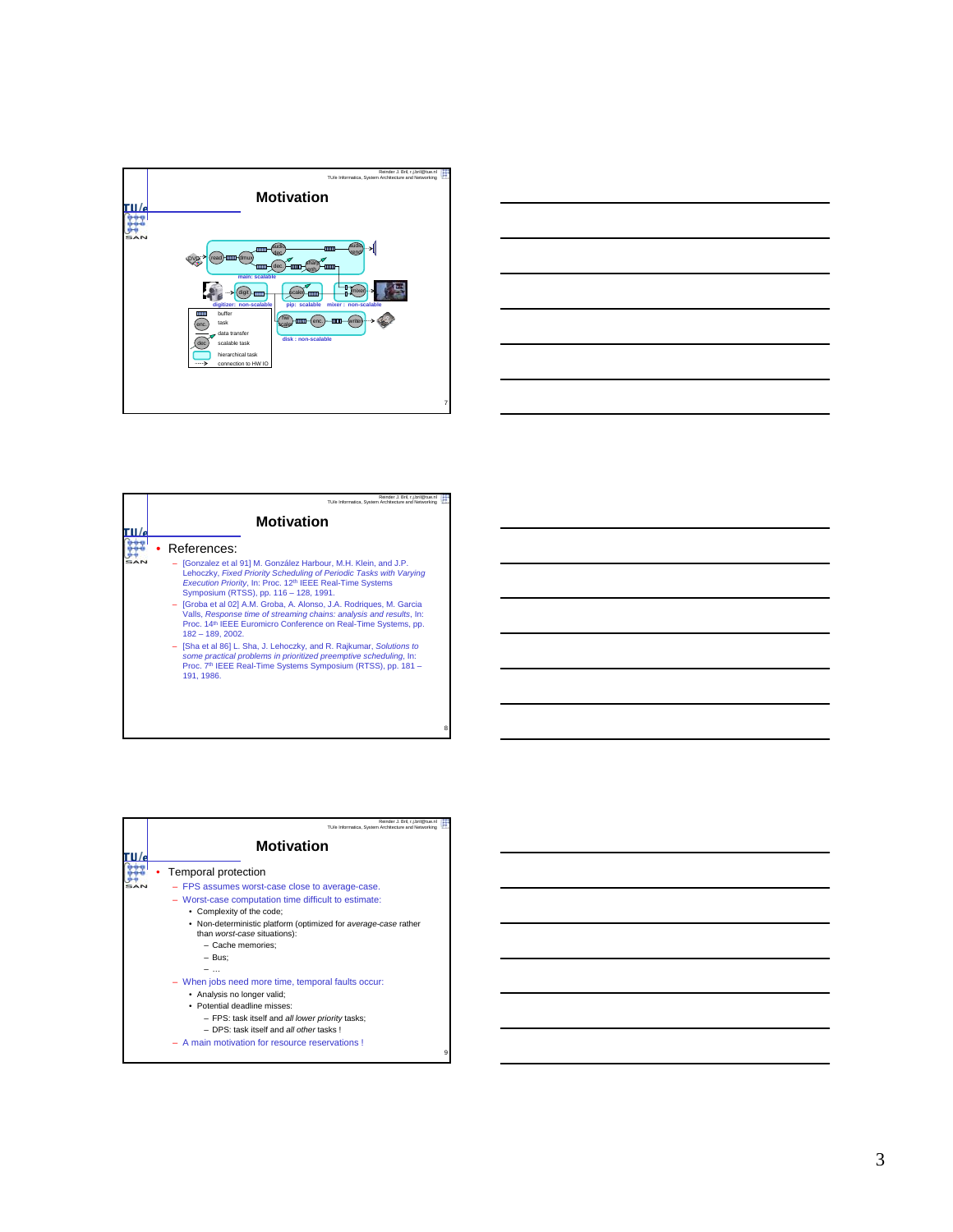







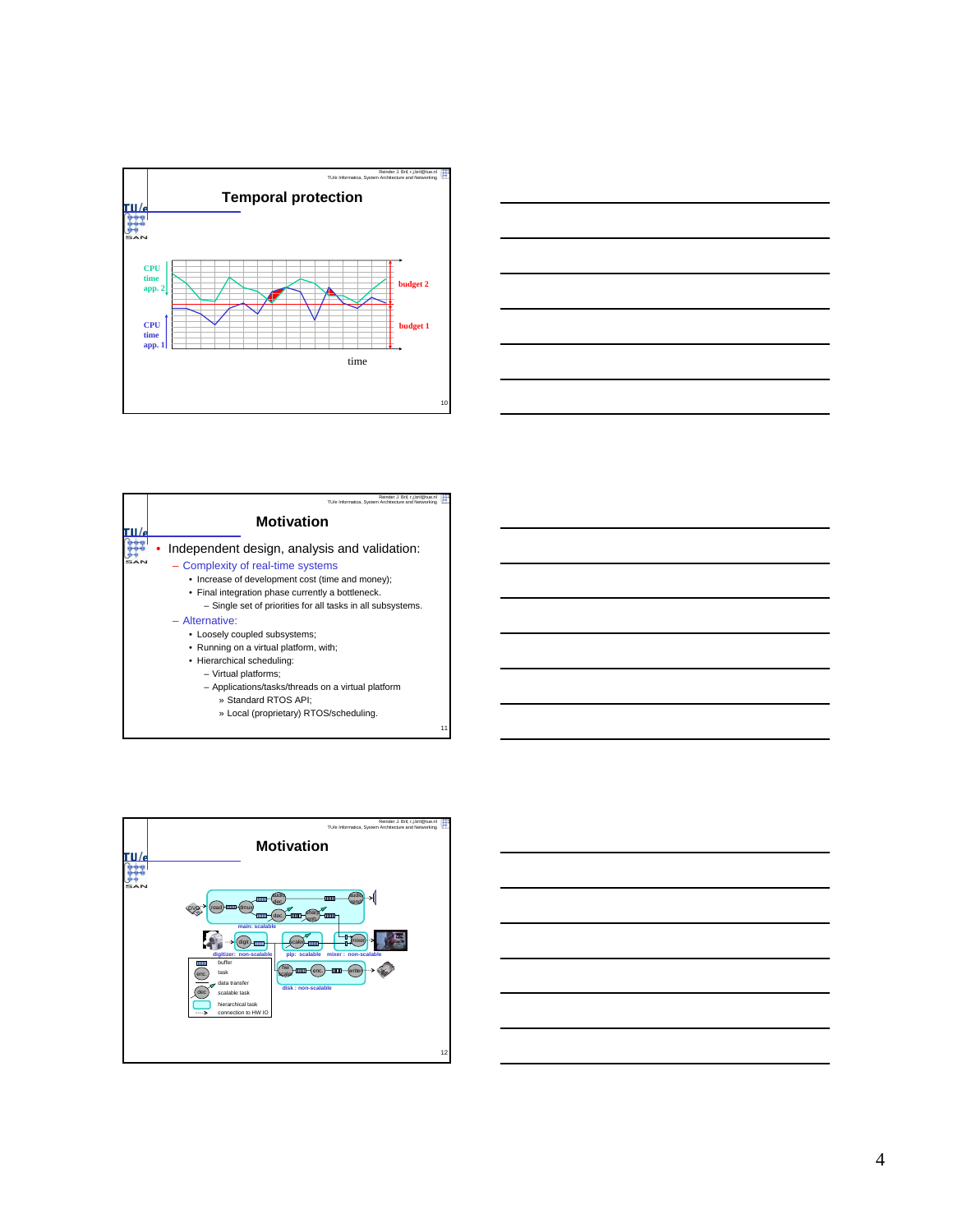

| Reinder J. Bril. r.i.bril@tue.n<br>TU/e Informatica. System Architecture and Networking                                                                                                                                                                                                                                                                                                                                                                                                                                                                                                                                                    |  |
|--------------------------------------------------------------------------------------------------------------------------------------------------------------------------------------------------------------------------------------------------------------------------------------------------------------------------------------------------------------------------------------------------------------------------------------------------------------------------------------------------------------------------------------------------------------------------------------------------------------------------------------------|--|
| <b>Motivation</b>                                                                                                                                                                                                                                                                                                                                                                                                                                                                                                                                                                                                                          |  |
| Re-use of legacy applications:<br>- Integration in new system by means of a virtual platform with<br>characteristics of old system.<br>• Quality of Service (QoS):<br>- Trade quality for resources<br>• Relaxing timing requirements (e.g. frame-rate fluctuations);<br>• Approximate results (e.g. quality reduction of individual frames).<br>Hybrid open systems:<br>- Real-time next to non-real time applications:<br>• Worst-case resource allocation for real-time applications;<br>• Average-case for non-real time applications.<br>- Traditionally conceived as open systems;<br>- Example: PC evolving to multimedia platform. |  |
| 14                                                                                                                                                                                                                                                                                                                                                                                                                                                                                                                                                                                                                                         |  |

| Reinder J. Bril. r.i.bril@tue.nl<br>TU/e Informatica. System Architecture and Networking                                                                                                                                                                                                                                                                                                                       |
|----------------------------------------------------------------------------------------------------------------------------------------------------------------------------------------------------------------------------------------------------------------------------------------------------------------------------------------------------------------------------------------------------------------|
| <b>Application domains</b>                                                                                                                                                                                                                                                                                                                                                                                     |
| Aerospace:<br>- Hard real-time systems;<br>- Need for temporal protection.<br>• Real-time control systems:<br>- Hybrid systems:<br>• Critical (hard real-time) applications next to<br>· less critical applications (e.g. multimedia).                                                                                                                                                                         |
| Multimedia systems:<br>- Media processing: from dedicated HW to SW;<br>- High load fluctuations;<br>- Consumer devices:<br>• Control + media processing $\rightarrow$ hybrid open systems;<br>Robustness and predictability $\rightarrow$ temporal protection;<br>• Short time-to-market $\rightarrow$ independent development;<br>• Cost-effective $\rightarrow$ worst-case not affordable $\rightarrow$ QoS. |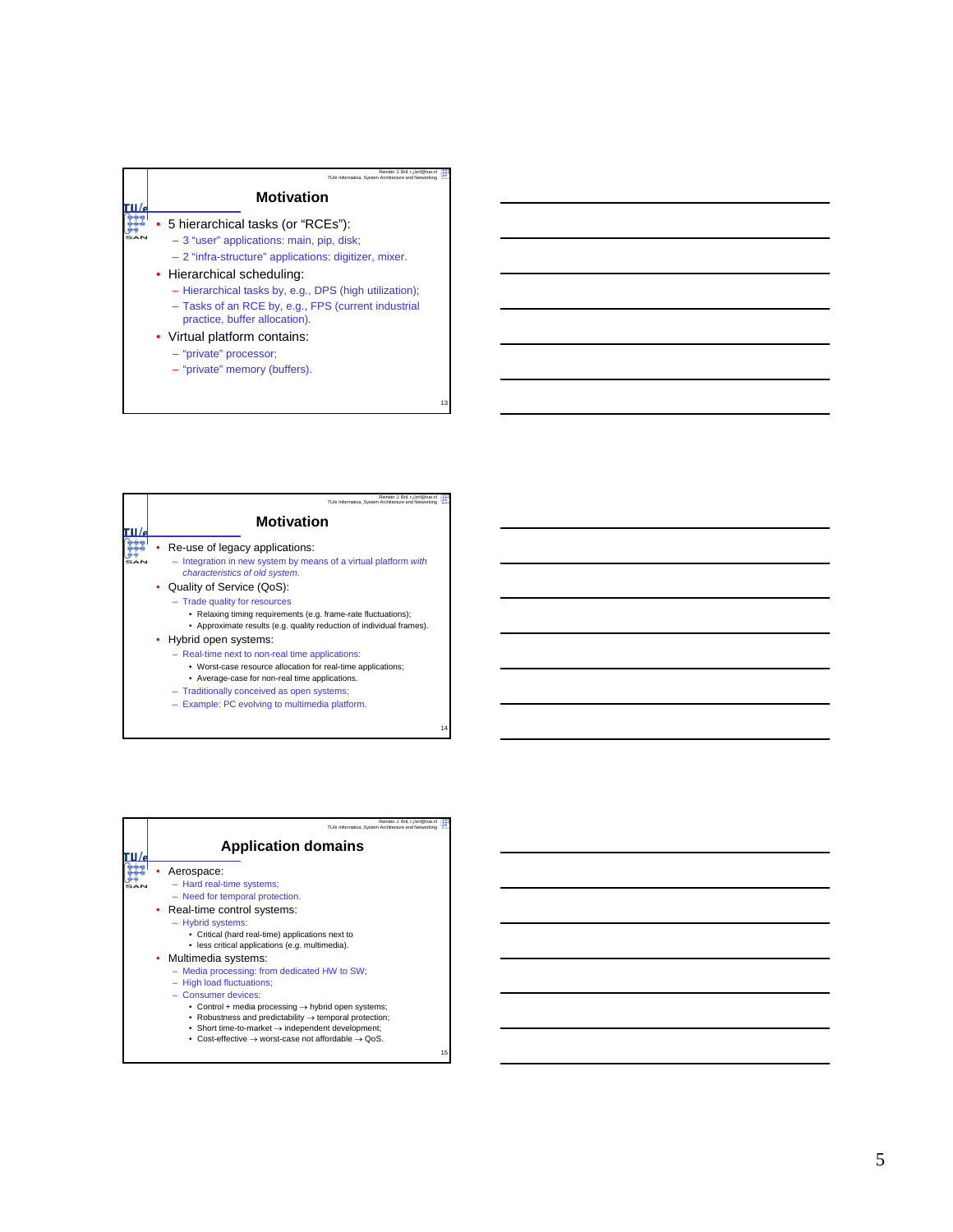